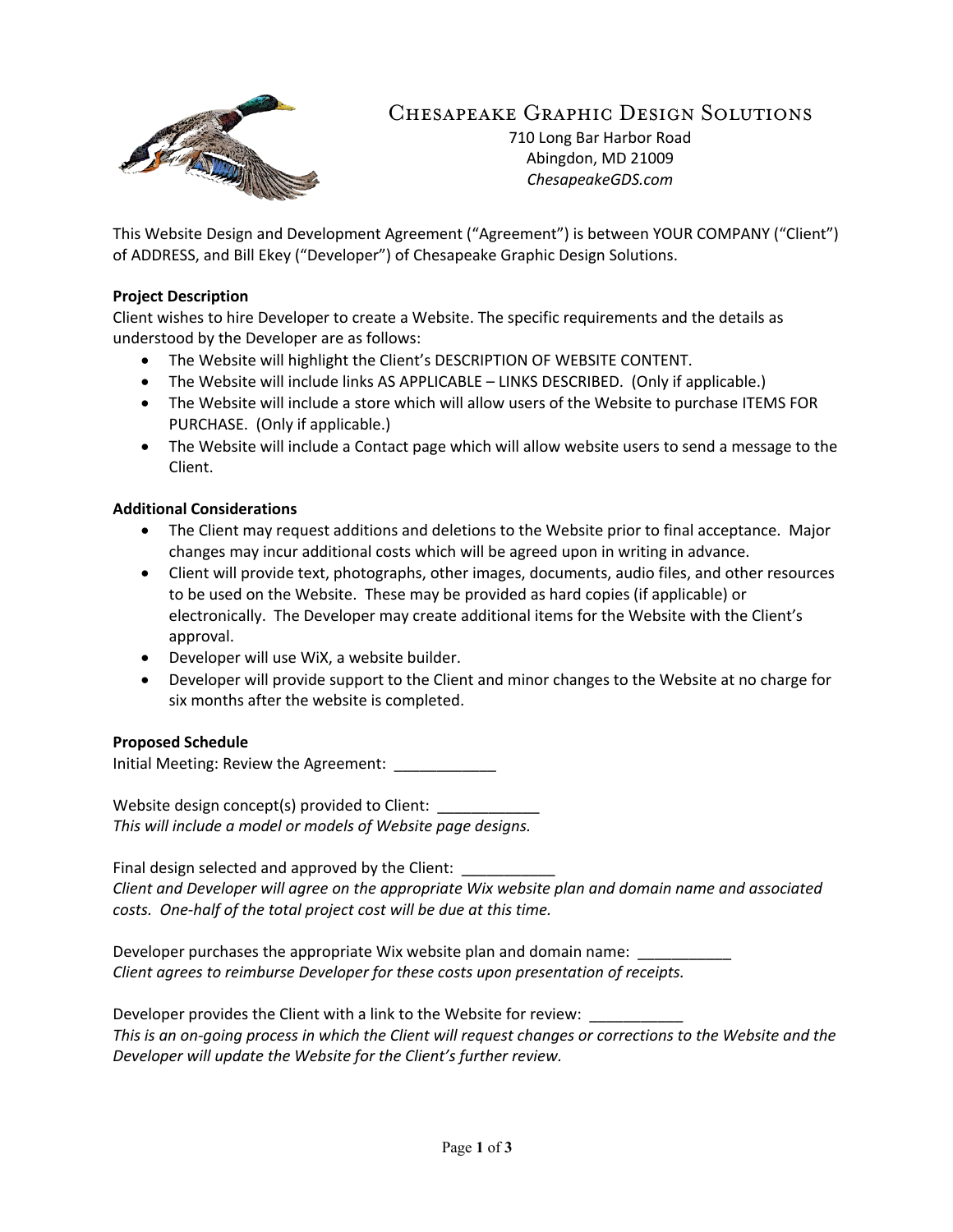Developer transfers ownership of the Website to the Client:

*At this time, the Developer and Client will complete any necessary steps required to allow the Client to accept payments through the Website if applicable. The Developer will provide the Client with a flash drive containing all images and files used on the Website.*

Final payments are made by the Client to the Developer:

# **Costs**

| Total Project Cost: \$                                  |                                 |                                |          |
|---------------------------------------------------------|---------------------------------|--------------------------------|----------|
| Wix Website Plan (PLAN NAME): \$                        |                                 | for one year renewing on DATE. |          |
| Domain Name: Free for one year renewing on DATE, for \$ |                                 |                                | per year |
| Domain Privacy: \$                                      | for one year, renewing on DATE. |                                |          |

# **Confidentiality**

During the course of this Agreement, it may be necessary for Client to share proprietary information, including trade secrets, industry knowledge, and other confidential information, to Developer in order for Developer to complete the Website in its final form. Developer will not share any of this proprietary information at any time, even after the Agreement is fulfilled. Developer also will not use any of this proprietary information for his/her personal benefit at any time, even after the Agreement is fulfilled.

## **Ownership Rights**

Client continues to own any and all proprietary information it shares with Developer during the term of this Agreement for the purposes of the Project. Developer has no rights to this proprietary information and may not use it except to complete the Project. Upon completion of the Agreement, Client will own the final website design.

While Developer will customize Client's Website to Client's specifications, Client recognizes that websites generally have a common structure and basis. Developer continues to own any and all template designs he may have created prior to this Agreement. Developer will further own any template designs he may create as a result of this Agreement.

Client agrees to permit Developer to provide a link from the Developer's website to the Client's website as an example of the Developer's work.

# **Representations and Warranties.**

Developer. Developer represents and warrants that he/she has the right to enter into and perform this Agreement. Developer further represents and warrants that he/she has the right to utilize and distribute the designs created for Client and that such designs are not owned by anyone else to Developer's knowledge. In the event that Developer does not have these rights, Developer will repay any associated damages Client may experience or will take responsibility so that Client does not experience any damages.

Client. Client represents and warrants that is has the rights to use any proprietary information, including, but not limited to trade secrets, trademarks, logos, copyrights, images, data, figures, content, and the like that it may provide to Developer to be included in this Website. In the event that Client does not have these rights, Client will repay any associated damages Developer may experience or will take responsibility so that Developer does not experience any damages.